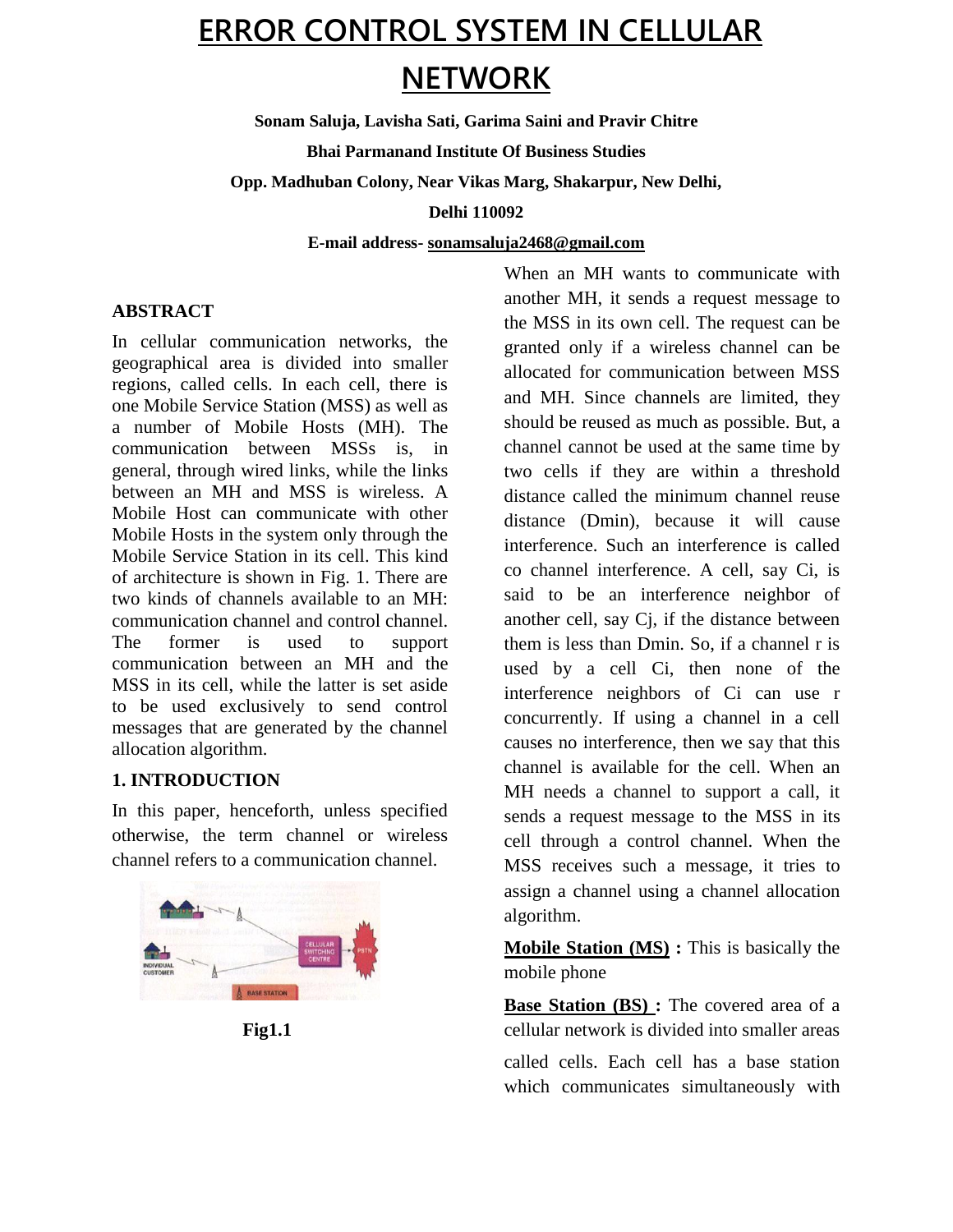all mobiles within the cell, and passes traffic to the Mobile Switching Centre. The base station is connected to the mobile phone via a radio interface.





**Mobile Switching Centre (MSC) :** This controls a number of cells (or cluster), arranges base stations and channels for the mobiles and handles connections.

**National Carrier Exchange :** This is the gateway to the national fixed public switched telephone network (PSTN). It handles connections on behalf of the national communication systems, and is usually integrated with the MSC.



**Fig 1.3**

## **1. LITERATURE SURVEY**

Two basic approaches to channel allocation are as follows:

**1. Centralized approach**: In centralized approaches , request for channel is sent to and processed by a central controller, called Mobile Switching Center (MSC). MSC is the only one that has access to system wide channel usage information. It allocates Channels and ensures no co channel interference occurs. But, this approach is neither scalable nor robust because the MSC could become a bottle-neck when the traffic load is heavy and the failure of the MSC will bring down the entire system.

**2. Distributed approach**: In distributed channel allocation algorithms, there is no central controller such as MSC. The MSSs share the responsibility to allocate channels. Each MSS makes decision independently based on its local information. They exchange information if necessary, in order to compute the set of available channels such that using them causes no co channel interference. In a distributed channel acquisition algorithm, one of the following two approaches is usually adopted: On demand/ reactive approach and Proactive approach.

On **demand/reactive approach**, when a cell needs a channel to support a call, it first checks whether there are available channels in the set of channels allocated to it. If such channels exist, then it picks one such channel to support the call. Otherwise, it sends messages to its interference neighbors, asking for their channel usage information. Based on the information received in the replies, it computes the set of available channels. It picks an available channel r using channel selection algorithm in such a way that using r achieves a good channel reuse pattern, and sends messages to its interference neighbors to borrow that channel. If all the neighbors to whom that channel has been allocated agree to lend that channel, the channel borrowing process is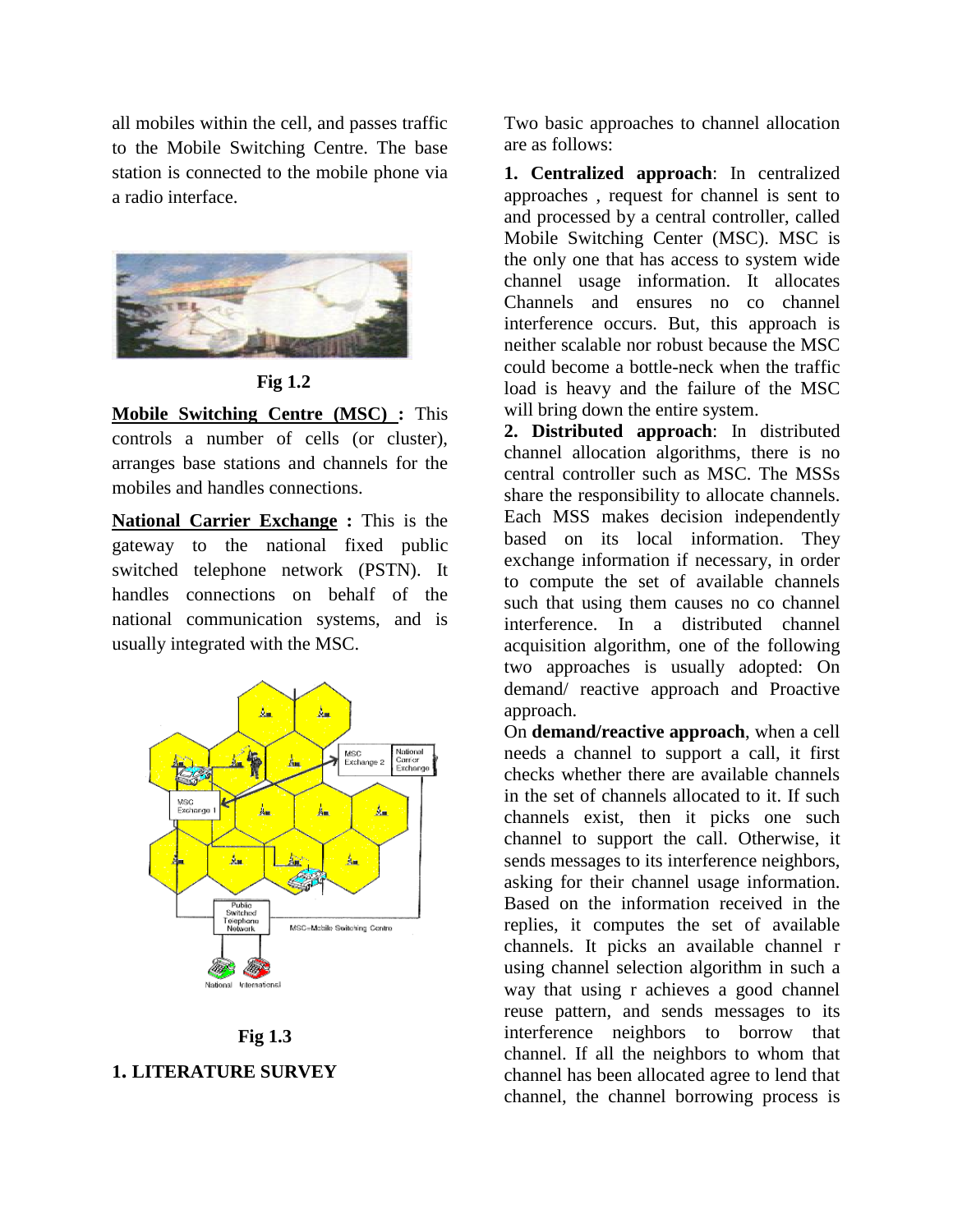complete. Proactive approach: A cell notifies its interference neighbors about the channel usage information whenever it acquires or releases a channel.



#### **Fig 1.4**

So, each cell is always aware of the set of available channels. When it needs a channel, it just picks one of the available channels using the underlying channel selection strategy and uses it to support a communication after ensuring that none of its neighbors are using that channel. Most algorithms using On demand/reactive approach require that a cell that wants to borrow a channel (we call it borrower hereafter) needs to get reply from each interference neighbor before using a channel. Under this approach, even if one of the neighboring cells has failed, a channel cannot be borrowed and, hence, this is not fault tolerant. The main contribution of this paper is that we propose a distributed and fault-tolerant channel allocation algorithm which reuses channels efficiently.

## **2. UTILISATION OF THE SPECTRUM IN CELLULAR NETWORKS**

#### **2.1 Frequency Re-use**

In any radio network, the number of simultaneous calls that may occur is governed largely by the available frequency spectrum and the number of channels that can be supported by the available bandwidth.

In a conventional radio system (the previous modes of mobile communications) , groups (or areas) are allocated dedicated radio frequencies. In order to ensure that those channels are not affected by transmissions from other users operating at the same frequency, sufficient separation between the transmitters must be allowed for when allocating the frequencies.

In a cellular system, frequency re-use[5] is achieved by assigning a subset of the total number of channels available to each base station, and controlling the power output of the transmitters. In this way, cellular networks increases capacity (number of channels available to users).

Adjacent cells are not allowed to operate at the same frequency since this causes interference between the cells.

From the above argument, it would seem that increasing the number of cells in the covered area (i.e. by decreasing the cell size) would increase the capacity. But by doing so, a number of difficulties arise:

**Interference**: decreasing the cell size, especially with a low repeat factor increases the problems of interference between cells which are using the same frequency.

**Handovers:** Decreasing the cell size increases the frequency of handovers, since a moving cellular phone would be changing cells more often. Since the MSC needs time to switch (for handovers), increasing the handovers will increase that time delay.

#### **2.2 Microcellular Systems**

It has been pointed out that decreasing the cell size increases capacity but causes other problems such as increased interference and time to handle handovers. However having an intelligent cell, which is able to monitor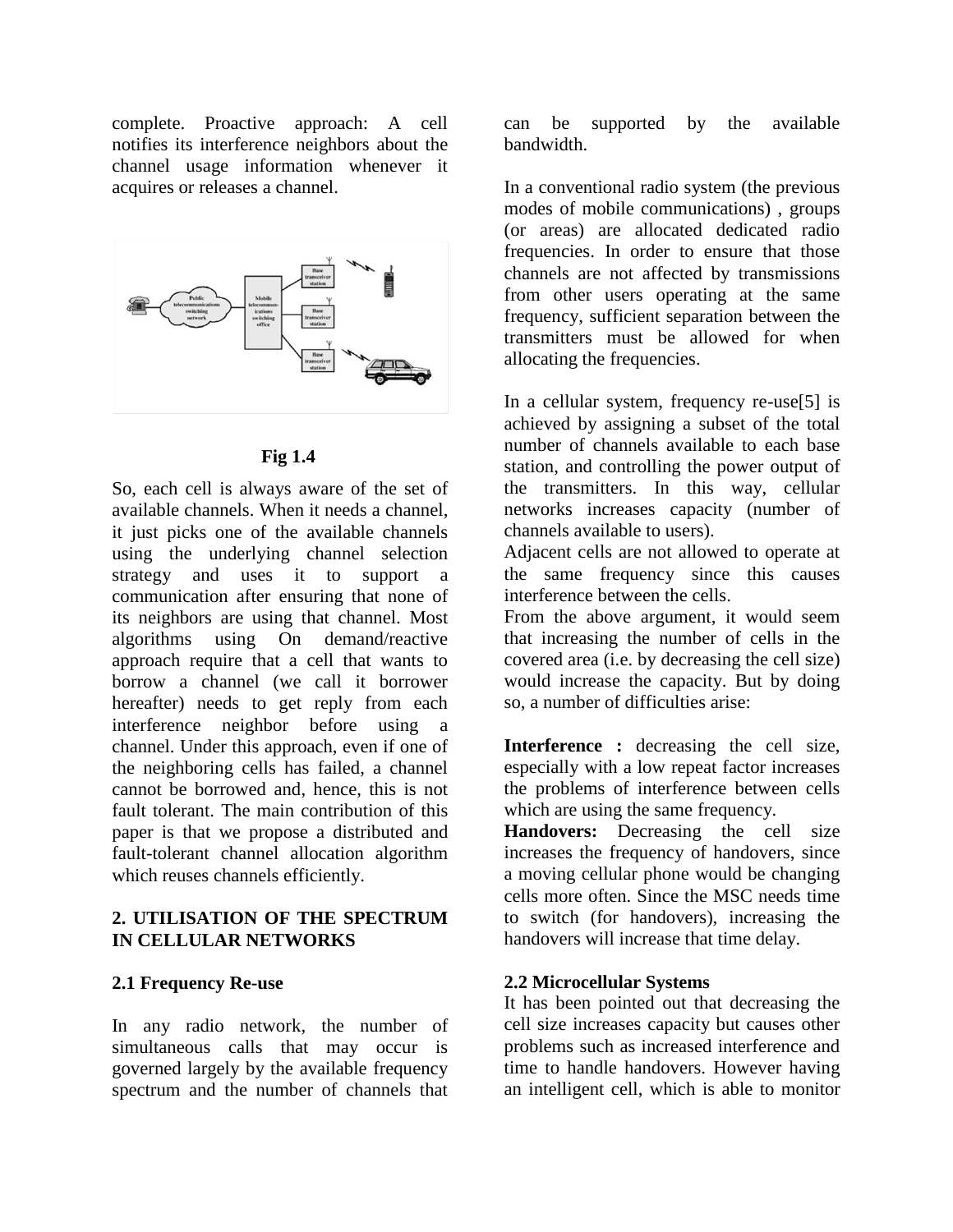where exactly the mobile unit is and find a way to deliver confined power to that mobile unit, will increase channel capacity without causing these problems.

In a microcellular system[1], each cell is divided into a number of microcells; each microcell (or zone) has a zone site and the cell itself has one base station. It is necessary to note that all the microcells, within a cell, use the same frequency used by that cell; that is no handovers occur between microcells.

## Locating the mobile unit in a cell

An active mobile unit sends a signal to all zone sites, which in turn send a signal to the BS. A zone selector at the BS uses that signal to select a suitable zone to serve the mobile unit - choosing the zone with the strongest signal.

## Base Station Signals

When a call is made to a cellular phone, the system already knows the cell location of that phone. The base station of that cell knows in which zone, within that cell, the cellular phone is located. Therefore when it receives the signal, the base station transmits it to the suitable zone site. The zone site receives the cellular signal from the base station and transmits that signal to the mobile phone after amplification. By confining the power transmitted to the mobile phone, co-channel interference is reduced between the zones and the capacity of system is increased.

## **The benefits of Microcellular systems**

**Interference** reduced (compared to decreasing the cell size).

**Handovers** reduced (also compared to decreasing the cell size) since the microcells within the cell operate at the same frequency; no handover occurs when the mobile unit moves between the microcells.

**Size of the zone apparatus.** The zone site equipment are small, so the can be mounted on the side of a building of on poles.

**Increased system capacity.** The microcell is an intelligent cell. The new microcell knows where to locate the mobile unit in a particular zone of the cell and deliver the power to that zone. Since the signal power is reduced, the microcells can be closer and therefore increase capacity

However, in microcellular system, the transmitted power to a mobile phone within a microcell has to be precise; too much power results in interference between microcells, while too little power and the signal might not reach the mobile phone**.**

This is a drawback of microcellular systems, since a change in the surrounding (a new building, say, within a microcell) will require a change of the transmission power.

## **2.3 Multiple Access Systems**

In digital cellular networks, Multiple access systems[6] are used to allow simultaneous users to share the same channel within a cell. The common methods are time division multiple access **(TDMA)** and frequency division multiple access **(FDMA).**

In **TDMA**, the bandwidth allocated for the channel is divided into time slots - the number of slots depends on the system. Each user is then allocated a slot, and hence multiple users share the same frequency but at different times.

In **FDMA**, the channel is divided into frequency bands, and each user is allocated a frequency band.

## **3. PROBLEM FORMULATION & METHODOLOGY**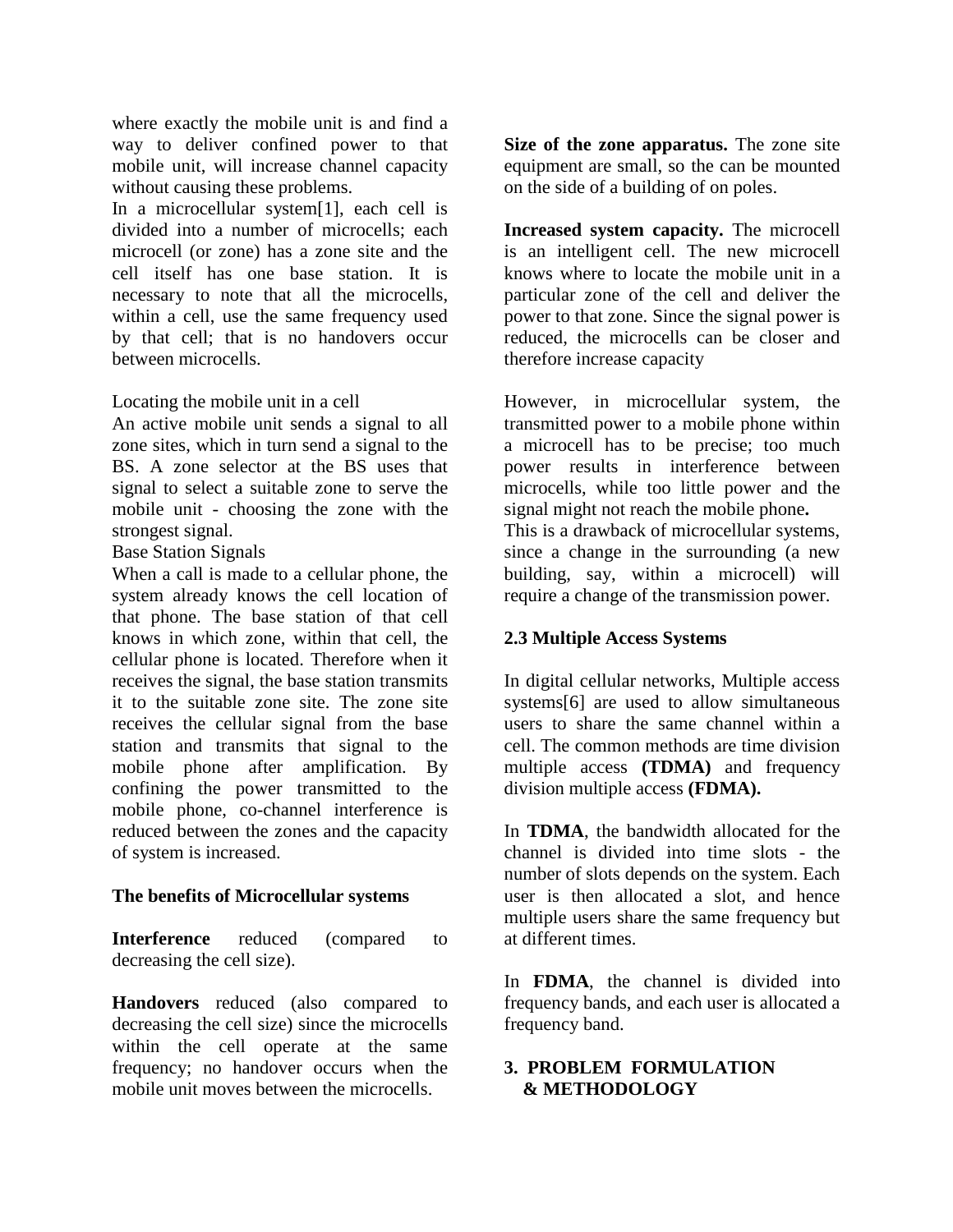This project analyzes a channel allocation algorithm in a cellular network. The system has been designed with focus on centralized approaches to allocating channels. But, centralized approaches are neither scalable nor reliable. Recently, distributed dynamic channel allocation algorithms have been proposed, and they have gained a lot of attention due to their high reliability and scalability. But, there is a need of algorithm that is fault-tolerant and makes full use of the available channels. It can tolerate the failure of mobile nodes as well as static nodes without any significant degradation in service.

## **3.1. THE CHANNEL SELECTION STRATEGY**

When a cell Ci, which wants to borrow a channel from its neighbors, receives replies from neighbors, it begins to compute the set of channels which it can borrow. The goal of the channel selection strategy is to select a channel in such a way that selecting this channel will cause least interference to neighbors, thus maximizing the channel utilization. We adopt a priority-based strategy to assign each channel a priority. The cell Ci always selects the channel with the highest priority to borrow. Next, we explain how to compute the priority for each channel. For each primary channel r of cell Cj, Cj keeps track of the set of cells which borrowed r successfully from it and have not released r yet. When Cj receives a request message from Ci (i.e., Cj and Ci are interference neighbors), it computes the set of primary channels which can be included in the reply message to Ci. If it is using a primary channel r, or it has lent r to a neighbor Ck such that Ci and Ck are neighbors, then r will not be included in the reply message to Ci, thus, Ci will not be able to borrow r. Otherwise, Cj assigns a priority

to primary channel r and includes r in the reply message to Ci. The priority of a primary channel r is assigned by Cj in the following way:

**1**) If Cj has lent r to some neighbors, and none of them is a neighbor of Ci, then it assigns a high priority H to r, i.e.,  $Pr(j) = H$ **2)** If Cj has granted some neighbors' request for the same primary channel r, and at least one such neighbor is a neighbor of Ci, then it assigns a low priority L to r, i.e., Pr  $(i) = L$ **3)** If primary channel r is an available channel in Cj (i.e., Cj neither lent nor granted r to any of its neighbors), then Cj assigns medium priority M to r, i.e., Pr  $(i)$  = M (where  $H >> M > L$ ).

By following the rules mentioned above, a cell Cj always encourages a neighbor Ci to borrow a primary channel r which it **has**  already lent to a noninterference neighbor of Ci, because Cj cannot use r anyway. If Ci borrows r from Cj, then this borrowing does not cause more interference to Cj. At the same time, Cj discourages Ci to borrow a primary channel r which it has already granted to a neighbor Ck's request for the same channel r, where Ck and Ci are neighbors. The goal is to minimize the degree of contention.

## **3.2 CALL STAGES**

## **1. Call Blocking**

- During mobile-initiated call stage,if all traffic channels busy,mobile tries again.
- after number of fails, busy tone returned

## **2. Call termination**

- user hangs up.
- MTSO informed.
- traffic channels at two BSs released.

## **3. Call drop**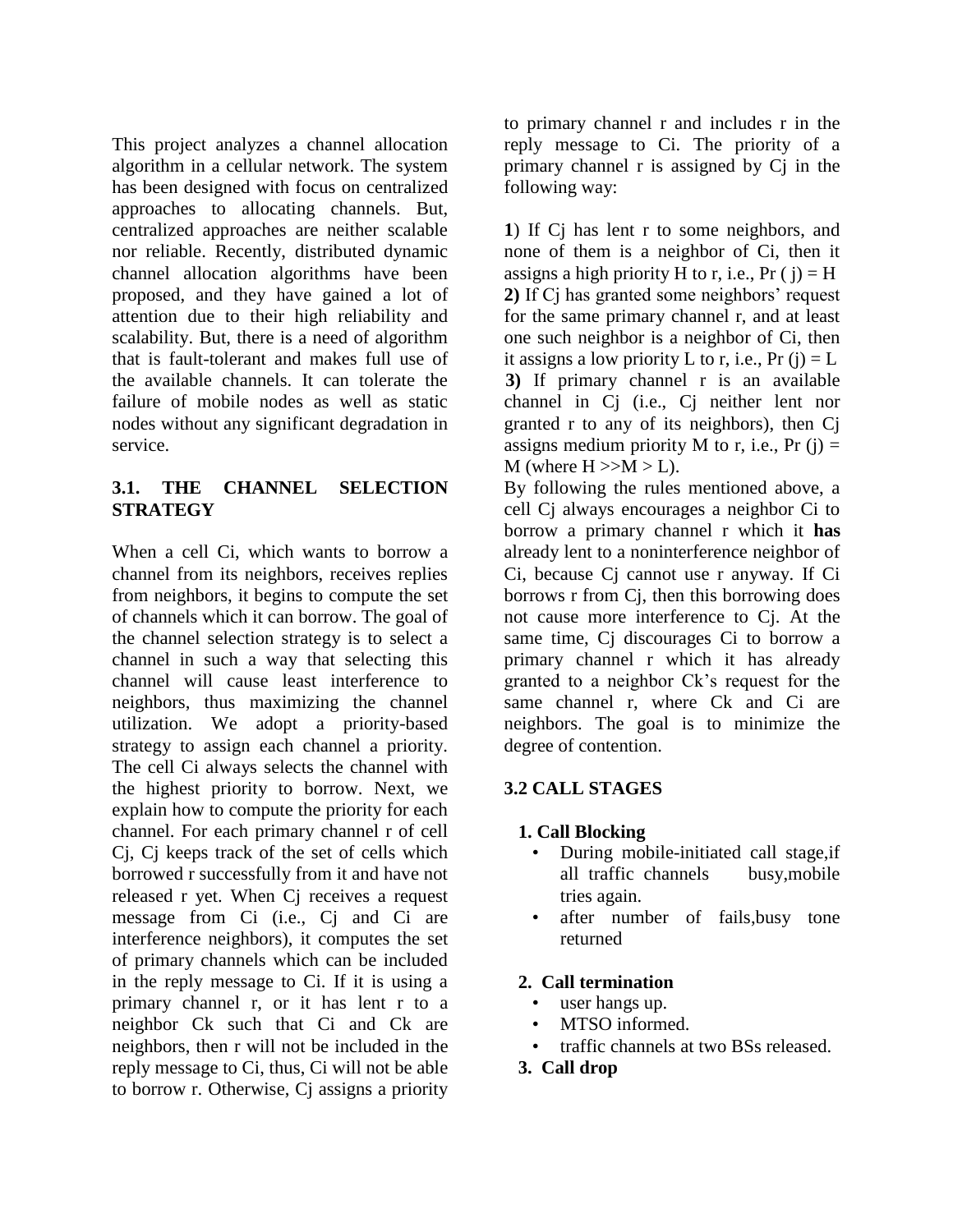- BS cannot maintain required signal strength.
- traffic channeldropped and MTSO informed.

## **4. Call to/from and remote mobile subscriber**

- MTSO connects to PSTN
- MTSO can connect mobile user and fixed subsciber via PSTN
- MTSO can connect to remote MTSO via PSTN or via dedicated lines
- can connect mobile user in its area and remote mobile user



**Fig 3.1**

## **3.2 ERROR CONTROL MECHANISMS**

- ❖ Forward error correction
	- $\triangleright$  Applicable in digital transmission applictions.
	- $\triangleright$  Typically, ratio of total bits sent to data bits between 2 and 3 .
	- $\triangleright$  Big overhead
- Capacity one-half or onethird.
- Reflects difficulty or mobile wireless environment.
- $\triangleleft$  Adaptive equalization
	- $\triangleright$  Applied to transmissions that carry analog or digital information.
	- $\triangleright$  Gathering the dispersed symbol energy back together into its original time interval.
	- $\triangleright$  Techniques include so-called lumped analog cirecuits and sophisticated digital signal processing algorithms.
- Diversity
	- $\triangleright$  Based on fact that individual channels experience independent fading events.
	- $\triangleright$  Provide multiple logical channels between transmitter and receiver.
	- $\triangleright$  Send part of signal over each channel.
	- $\triangleright$  Doesnot eliminate errors.
	- Reduce error rate.
	- $\triangleright$  Equalization, forward error correction then cope with reduced error rate.
	- $\triangleright$  May involve physical transmission path
		- Space diversity
		- Multiple nearby antennas receive message or collocated multiple directional antennas.
	- $\triangleright$  More commonly, diversity refers to frequency or time diversity

## **3.3 ALGORITHM EXPLANATION**

The proposed a fault-tolerant channel allocation algorithm for cellular networks, assumes the Resource Planning Model is used and adopts a proactive approach. In each cell, the primary channels have higher priority to be allocated.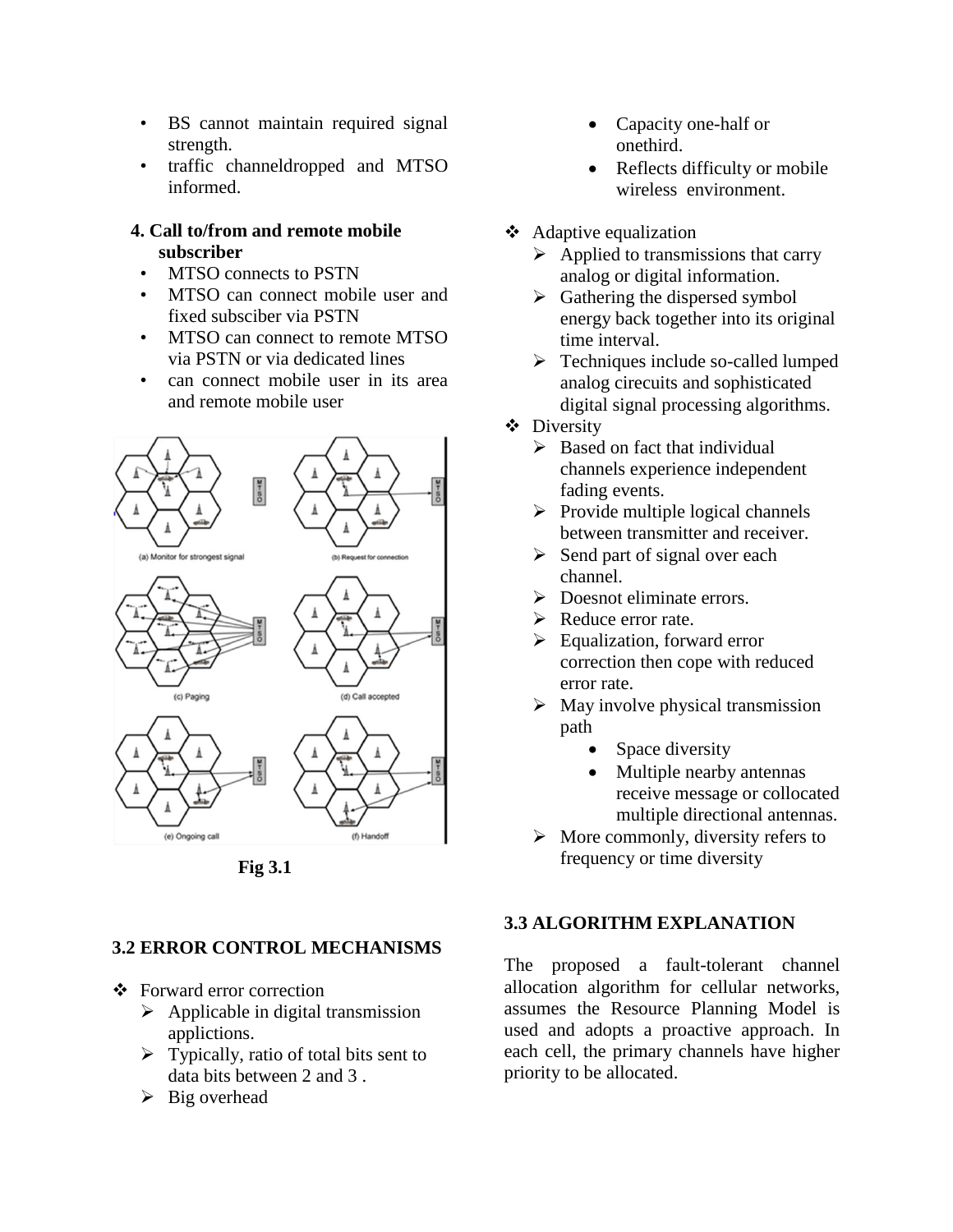**a)** When Ci needs a channel to set up a call: It computes Freei. If Freei = null, then Ci sets a timer and sends a request to each cell Cj belongs to INbi. Else, a channel r belongs to Freei is picked to support the call and added to Ui. When the call terminates, r is deleted from Ui.

**b)** When Ci receives a request from Cj: It computes Ri. If Ri not equal to null, then sends reply(Ri) to Cj; else discards the request.

**c)** After Ci gets reply from all its

 interference neighbors or times out: It sets a new timer, sets  $A$ vaili = null, and does the following:

- **(c.1)** For every r, Availi = Availi U  $\{r\}$  if the following two conditions are satisfied:
	- **1.** r does not belong to Ui (i.e., r is not being used by Ci);
	- **2.** For every Cj belongs to IPCi®,  $Ci$  got reply $(R<sub>i</sub>)$  and r belongs to Rj.
- **(c.2)** If Availi not equal to null, then a channel r belongs to Availi is picked as per the channel selection strategy and Ci sends a transfer(r) to all cells in IPCi®. Otherwise, the call is dropped.
- **d)** When Ci receives a transfer(r) message from cell Cj:
	- **(d.1)** It computes Freei. If r belongs to Freei, then Ci sends Granti(r) to Cj and adds Cj to Granti(r).
	- **(d.2)** Else if r belongs to Ui or Lenti(r) ∩T INbj not equal to null, then Ci sends refuse(r) to Cj.
	- **(d.3)** Else let  $S =$  Granti(r) ∩INbj. If  $S =$ null, then  $Ci$  sends a grant $(r)$  to  $Ci$ and adds Cj to Granti(r).
	- **(d.4)** Else if for every Ck belongs to S, Cj's request timestamp is less than that of Ck's request, then Ci sends a conditional  $\text{grant}(S,r)$  to  $C_i$  and adds Cj to set Granti(r).Otherwise, Ci sends a refuse(r) to Cj.
- **e)** If Ci receives responses to its transfer(r) message from each cell in IPCi(r) before the timer expires, it checks for the following three conditions:
	- **(e.1)** Each response is either a grant(r) message or conditional\_grant $(S,r)$ message.
	- **(e.2)** There is at least one grant(r) message.
	- **(e.3)** For every Conditional grant(S; r) and for every  $C<sub>i</sub>$  belongs to  $S$ , a grant $(r)$  from some Ck has been received by Ci, where Ck belongs to  $(IPCi(r) \cap IPCj(r)).$

If E.1, E.2, and E.3 are met, then Ci sends use(r) to each  $C_1$  2 IPCi(r) and uses channel r to support the call. r is added to Ui. When the call finishes, Ci removes r from Ui and sends release $(r)$  to each  $C<sub>i</sub>$  belongs to  $IPCi(r)$ .

## **4. WORK DONE**

## **4.1. PREVIOUS WORK**

The channel allocation algorithm in cellular network follows the centralized approaches, request for channel is sent to and processed by a central controller, called Mobile Switching Center (MSC). But, this approach is

- neither scalable nor robust because the MSC could become a bottle-neck when the traffic load is heavy
- And the failure of the MSC will bring down the entire system.
- Bad performance
- It will not co operate with failure of MSC case
- MSC make use of static information

## **4.2. PROBLEM RECOGNITION**

**Centralized approach:** In centralized approaches, request for channel is sent to and processed by a central controller, called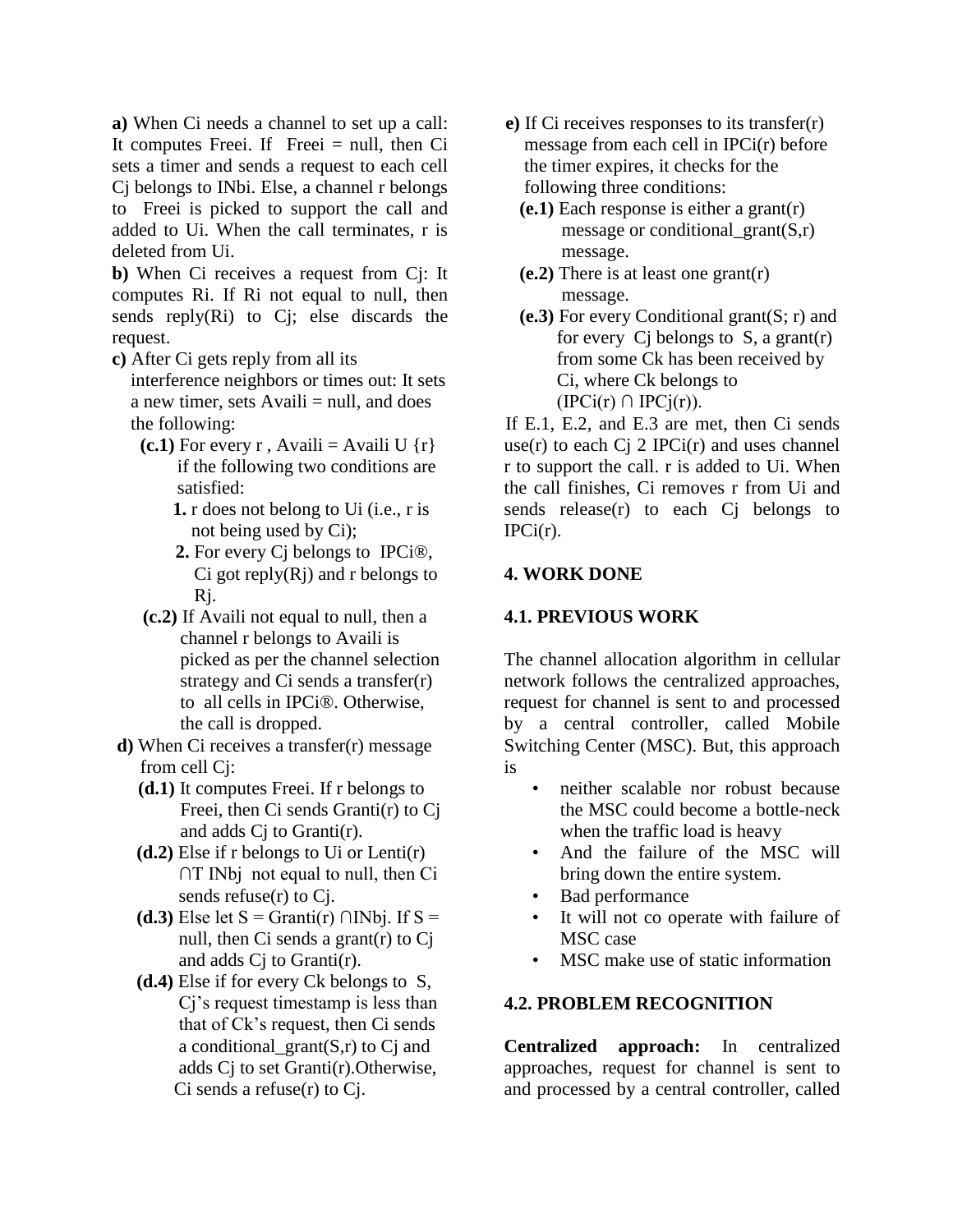Mobile Switching Center (MSC). MSC is the only one that has access to system wide channel usage information. It allocates Channels and ensures no co channel interference occurs. But, this approach is neither scalable nor robust because the MSC could become a bottle-neck when the traffic load is heavy and the failure of the MSC will bring down the entire system.

## **5. PERFORMANCE OF THE DIGITAL DATA CELLULAR NETWORK**

The Digital Data Cellular Network has many limitations which affects its performance in transmitting data. These includes congestion at the base station, fading, breaks during handovers and co-channel interference. More emphasis is placed on the congestion limitation as it depends on the design of the cellular system. On the other hand the other limitations, such as fading and co-channel interference depend mostly on the nature of the radio signal.

## **5.1 Congestion**

Congestion is said to occur at a BS when it does not have enough space in its queues to put the new arriving packets. These new packets would then be lost. Congestion leads to the packets already in the queue to wait the longest time before being transmitted.

So, congestion introduces unacceptable packet delay

This congestion problem cannot be completely avoided but it can be minimised by choosing the correct buffer administration technique. This reduces congestion at the BS transmit buffer.

Increasing the number of channels per cell. Doing this reduces congestion at both the receive and transmit buffer of the BS.

Reducing the rate at which BS informs MS to transmit data. This reduces congestion at the BS receive buffer

## **5.1.1 Choosing the Best Buffer Administration Technique**

The best technique should be able to support a large rate of packet arrival without any queue overflow. It should also cause minimal congestion when both large and moderate amount of packets arrive (high and moderate incoming traffic ). Therefore in order to identify the best technique, the different techniques discussed are compared with respect to the

maximum arrival rate it supports

its performance at moderate and high incoming traffic levels

This is followed by a discussion on methods that could be used to improve these buffer administration techniques in order to get better performance. (For the purpose of comparison, both Channel Splitting and Cyclic Polling Techniques are assumed to have the same queue capacity).

## **(a)Maximum Rate of Packet Arrival Supported**

The maximum packet arrival rate supported is the maximum rate at which the packets can arrive without any increase in the number of packets stored in the transmit multi-level queue.

This occurs when the base station is operating at a steady state where the average number of arrivals in the system is less than the maximum number of departures during a time slot.

When the base station stops operating in the steady state, the amount of free queue space decreases and would eventually lead to queue overflow. This leads to congestion.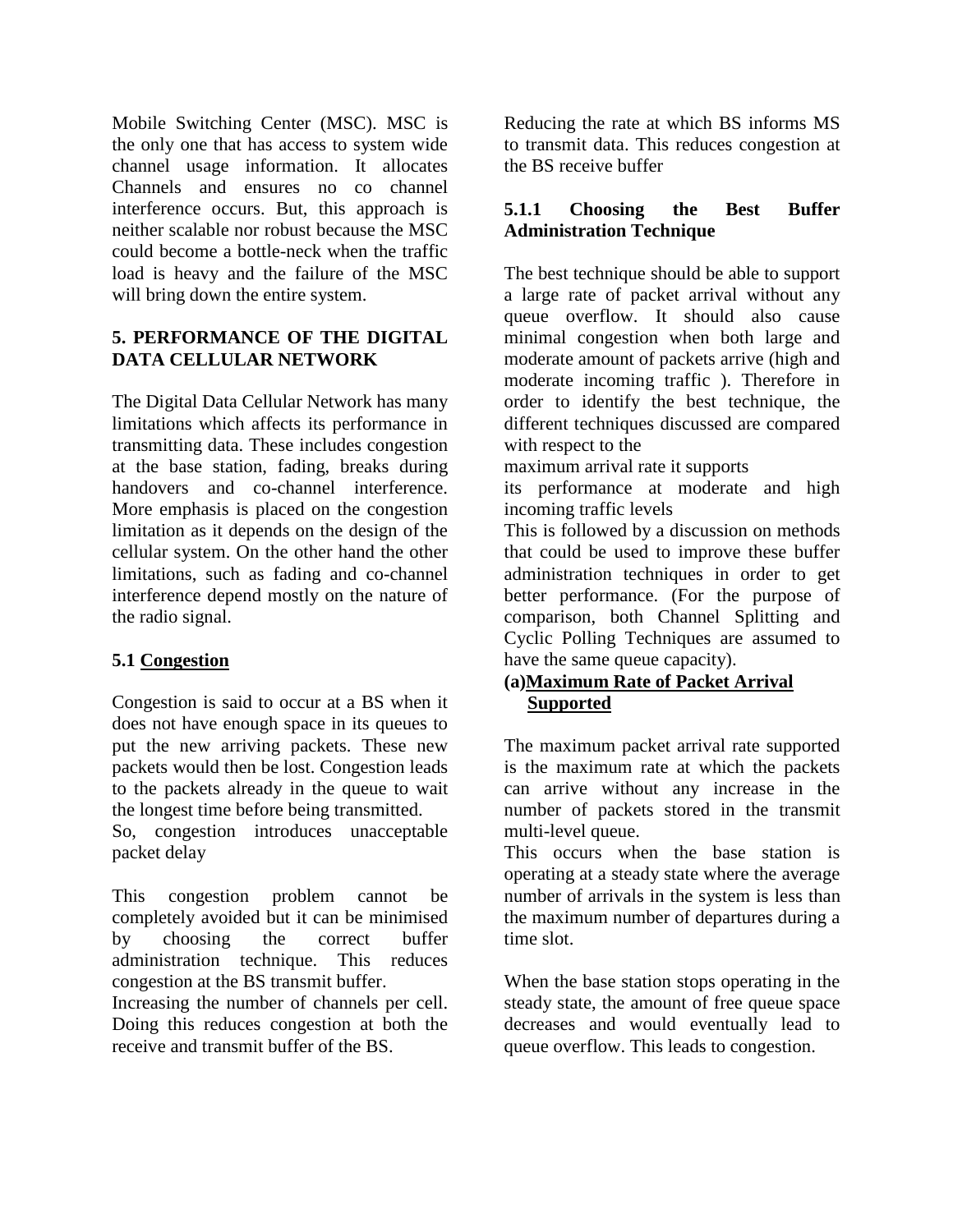A mathematical analysis[3] of the system can show that the cyclic polling technique supports the highest arrival rate while still maintaining steady state operation of the BS. Both the Channel Split and the Reservation Techniques support the same rate of packet arrival for steady state operation.

## **WHY?**

When the packet arrival rate is unequal in each queue (which is normally the case) , in both the Reservation and Channel Splitting Techniques, the transmitters allocated to the queues with lower arrival rate will be inefficiently used.

Meanwhile, the Cyclic Polling Technique would use all its transmitters efficiently since any one of these transmitters can be used to transmit the packets.

## **(b) Incoming Traffic Level Supported**

The BS is said to support an incoming traffic level when it can operate without any queue overflow and the packets queued has acceptable mean waiting time in the queue.

The incoming traffic level considered here can be divided into moderate and high levels.

Mathematical analysis[3] shows that the results obtained for both moderate and high incoming traffic levels are the same.

The Reservation Technique gives the best support for both traffic levels without any possibility of queue overflow. The Cyclic Polling Technique gives the second best support followed by the Channel Splitting Technique.

## **WHY?**

Since the queue capacity in the Reservation Technique is the largest, it can accommodate larger number of packets at both incoming traffic levels. Since both Cyclic Polling and Channel Splitting Techniques have the same queue size, the inefficient use of the transmitters in the Channel Splitting Technique causes the Cyclic Polling Technique to have a better ability to prevent queue overflow.

However, the reservation channel causes the highest mean waiting time of the packets in the queue. The Cyclic Polling Technique gives the lowest mean waiting time followed by the Channel Splitting Technique.

## **WHY?**

The queues in the Reservation Technique which has a higher capacity than the rest causes more packets to be queued. So, any packet in the queue has to wait longer before getting transmitted. In the Cyclic Polling Technique, the packets have lower mean waiting time than the Channel Split Technique as it uses the transmitters more efficiently.

## **Final point on buffer administration techniques**

The Cyclic Polling Technique supports the highest maximum rate of packet arrival without any possibility of congestion.

The Reservation Technique gives support to the highest number of arriving packets without any possibility of congestion at the expense of an increased packet delay.

Here, we can only conclude that there is no single technique that could be regarded as the best. The best technique to minimise congestion depends on the situation. Recall, there are two situations here; the incoming traffic level and the rate at which packets arrive. The cost factor has not been considered here. This could significantly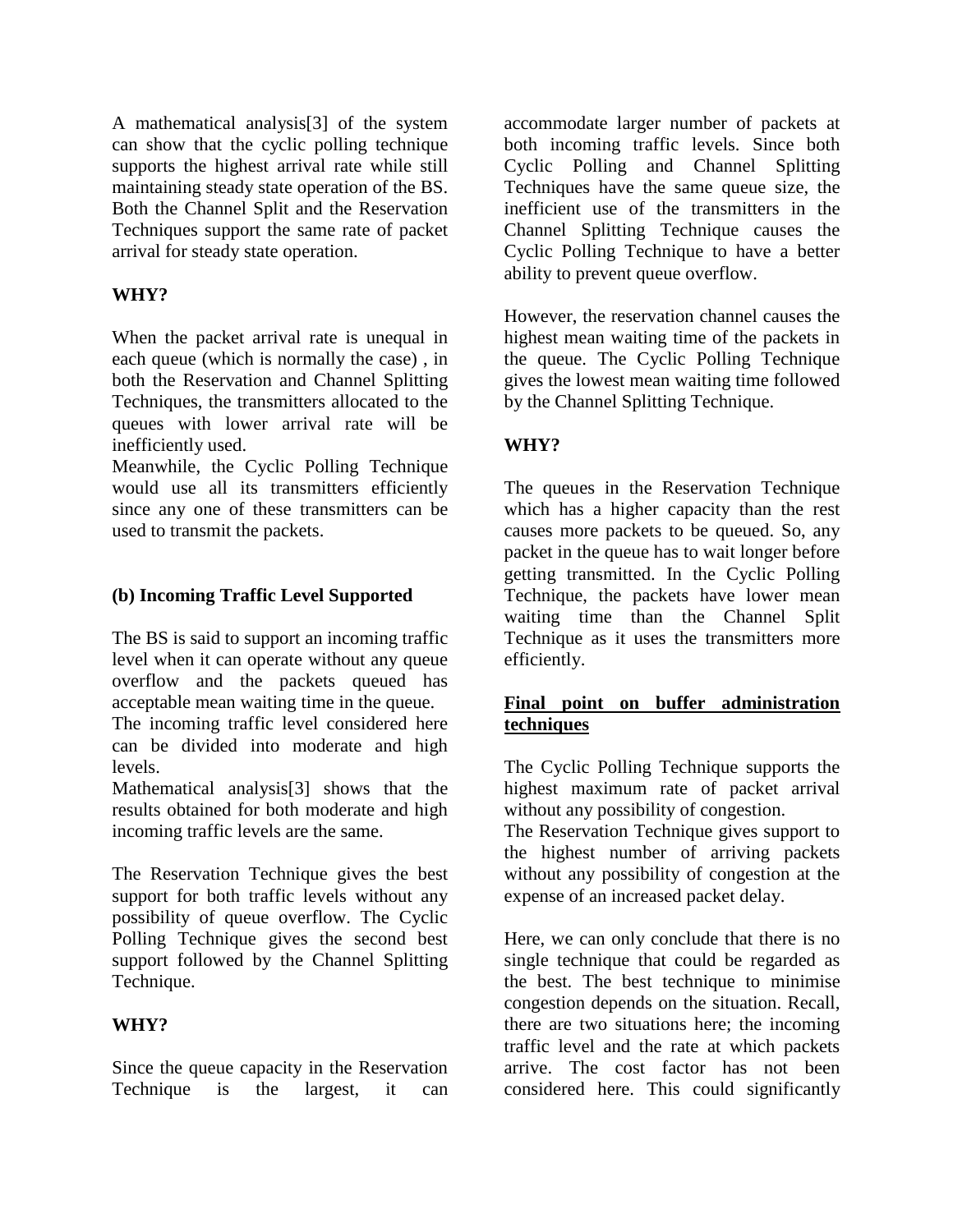affect the choice of the best technique as well. At the end of the day, it is up to the designer to weigh out what is of importance and what situations are more likely to happen to choose a suitable technique.

## **5.1.1.1 Improvement on the Buffer Administration Techniques to Reduce Congestion**

In the techniques described above both the queue size and the number of transmitter channel allocated does not change. These are two main points that are improved upon below.

## **i. Dynamic changes in the queue size**

The queue size is changed depending on the rate of packet arrival to the queue. In all three, techniques this would lead to reduction in queue overflow. The queue with a higher rate or number of packet arrival should be allocated a larger queue space. This could be obtained from the queues with lower rate or number of packet arrival respectively.

In order to do this extra intelligence to monitor the rates and number of packet arrival to all the queues is needed. The system should then be able to predict future arrivals based on the previous data obtained. This system should also be able to determine the optimal queue size needed as increasing the size too much would lead to an increase in the mean waiting time of packets.

## **ii. Dynamic Channel Assignment**

One of the main reasons packet overflow occurs in both Reservation and Channel Splitting Techniques is because of the limited number of transmitter channels available in each group.

So an improvement would be to add intelligence that allocates channels to groups that has higher rate or number of packet arrival. Again the same intelligence, as discussed above, is needed.

## **Disadvantage of the Improvement Methods Suggested**

Both dynamic channel and queue size assignment requires extra processing power. This could prove to be very costly to implement.

But on the other hand if these methods give an improvement that is more than proportionate to the cost increase, it would be prudent to implement a queuing system with these improved techniques.

## **5.1.1.2 Rate At Which BS Polls MS**

The BS controls the rate at which a MS transmits data since the MS transmits data only if it had been polled to do so in the previous time slot. If the rate is too high the receive buffer for this MS in the BS would be congested.

## **Solution**

Reduce the rate at which the BS polls the MS to transmit packets in the upward data transfer channel. Care must be taken not to reduce the polling rate too much as this can cause the transmit buffer in the MS to suffer queue overflow.

## **5.1.1.3 Number of Channels Per Cell**

When the number of channels per cell is small (less transmitting channels) base station congestion is very likely to occur. Increasing the number of channels to solve this problem could be a problem since :-

the bandwidth allocated for uplink and downlink transmission is fixed. Therefore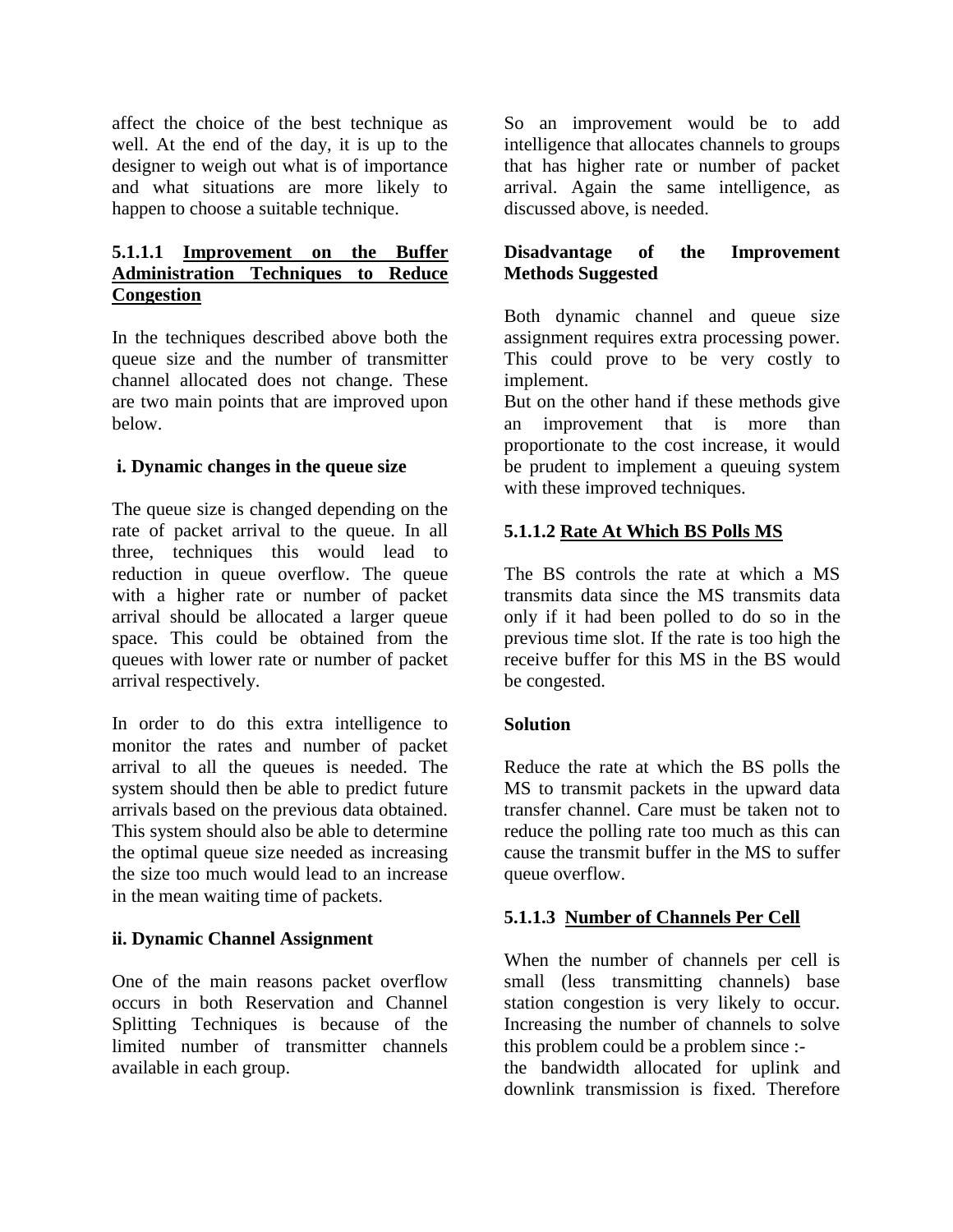increasing the channel number per cell would cause the channel frequencies used in a cell to be re-used in a closer cell. This increases co-channel interference.

## **Solution**

Use a microcellular network since it can increase the number of channels per cell without an increase in co-channel interference .

## **5.1.2 Fading**

This is the reduction of signal power. Fading is caused by many factors - the most important ones being multipath and shielding.



**Fig 5.1**

Multipath fading is caused by the transmission of the signal along different paths and resulting in simultaneous reception. Depending of the amplitudes and phase of the signal, the result of this could be that the signals cancel each other completely or significant attenuation in the resultant signal.

Shielding is the absence of field strength. Most common causes are tunnels, hills and inside certain buildings.

#### **Solution**

The receiver at the BS should have an Equaliser[7] circuit to compensate for fading. Equaliser finds how a known transmitted signal(transmitted with the desired signal)was modified by multipath fading and shielding. Using this information, an inverse filter is constructed and the desired signal is extracted.

## **5.3.3 Co-Channel Interference**

Co-channels are the same channels (or frequencies) that are used by different cells. To avoid this kind of interference, it is necessary to separate the co-channels by as great distance as possible. But, by doing so, channel capacity will be compromised.

#### **Solution**

Here, microcells could be used to decrease co-channel interference for a particular capacity wanted. Alternatively, the Equaliser can also be used to minimise the effect of co-channel interference on the desired signal.

## **5.3.4 Handovers**

Handover does not pose serious problems in Digital Data Cellular Networks.



 **Fig 5.2**

## **WHY?**

In circuit-switch networks, handover is a major problem , because the radio link between the MS and the BS which is continuously available is lost. During the time in which the link is lost, both the MS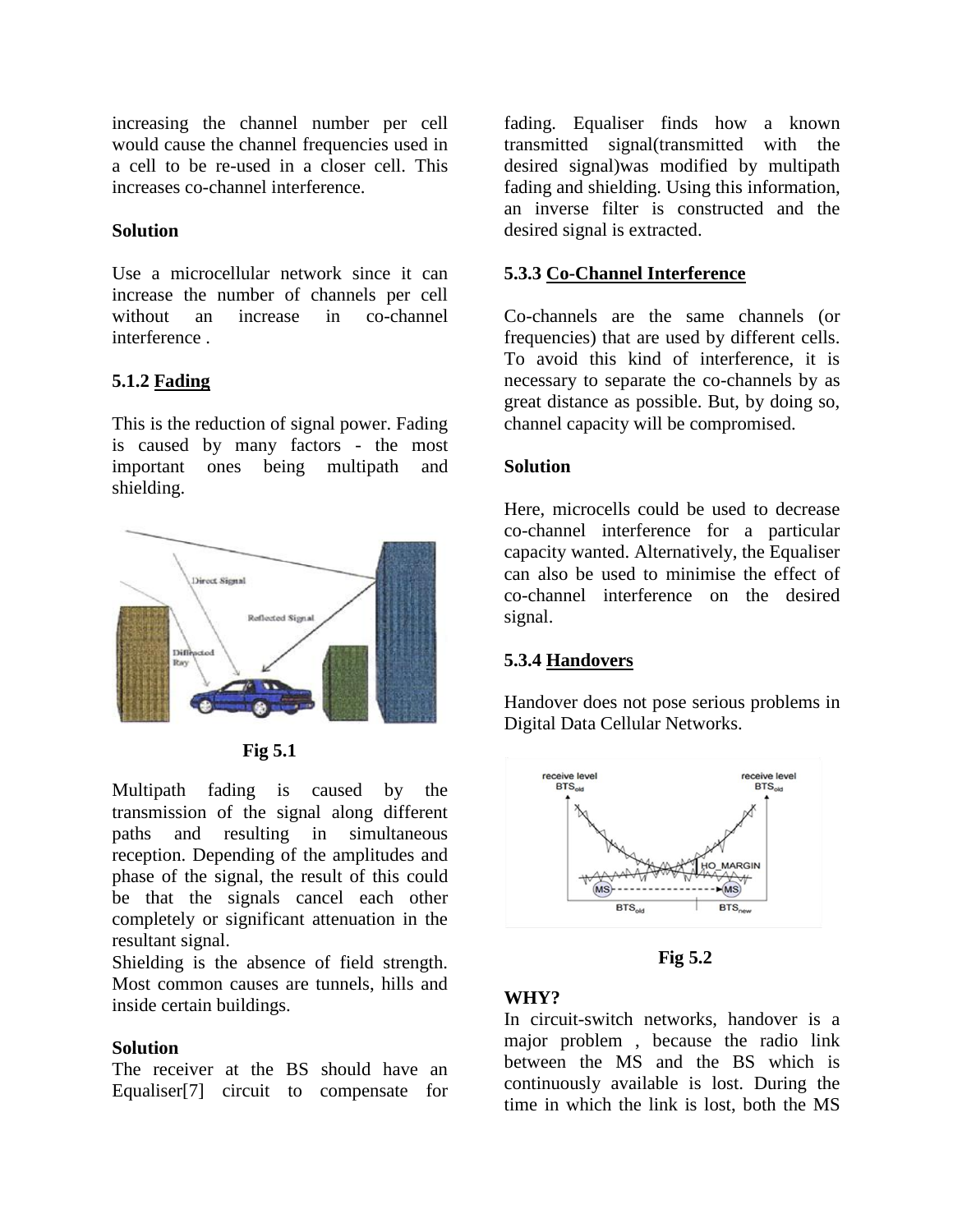and the BS could be transmitting data which will be lost unless effective buffering is provided (see section 2.2).

In Digital Data Cellular Network considered, there is no continuous link between the MS and the BS. Packets are transmitted and received by the MS only after the BS informs it to do so. So, the link between the MS and the BS only lasts for one time slot (time in which a packet can be transmitted and received). Therefore, handover can only cause, if any, a few packet loss and does not pose a serious problem.

## **6. PROPOSED SYSTEM AND DESCRIPTION**

In this project we are focused on the channel allocation issues in cellular networks where the Base Stations (also known as Mobile Service Stations) are mobile. This imposes more challenges since the neighborhood information changes dynamically. Here, we restrict our discussion to channel allocation in cellular networks where mobile service stations are static. We also discuss dynamic load balancing strategy for the channel assignment problem in cellular mobile environment. The proposed algorithm: load balancing with selective borrowing (LBSB) is a centralized approach. In this algorithm, a cell can be classified either as a hot or a cold cell according to the value of its degree of coldness. The degree of coldness of a cell is defined as the ratio of number of available channels in this cell and the number of channels which have been allocated to this cell beforehand. The goal of the algorithm is to migrate unused channels from cold cells to hot cells. This algorithm solves the teletraffic hot spot problem in cellular networks. A hot spot is defined as a stack of hexagonal rings of cells and is termed complete if all the cells within it are hot. Load balancing is achieved by using a

structured channel borrowing scheme, in which a hot cell can borrow channels only from adjacent cells in the next outer ring. Thus, unused channels are migrated into a hot spot from its peripheral rings. We have to check whether a cell needs to borrow a channel, it has to wait until it gets reply messages from all its interference neighbors. The proposed a fault-tolerant channel allocation algorithm for cellular networks, assumes the Resource Planning Model is used and adopts a proactive approach. In each cell, the primary channels have higher priority to be allocated. When a cell Ci needs a channel, it selects an available channel r. If r is a primary channel, then it marks r as a used channel, and informs all of its interference neighbors about this. If r is a secondary channel, then it sends a request message to each interference neighbor which has r as a primary channel. If all these neighbors agree to lend channel r to Ci, then Ci can use the borrowed channel r. Otherwise, Ci needs to find another secondary channel to borrow. Whenever a cell acquires or releases a channel, it informs all its interference neighbors about this. Due to this proactive approach, the algorithm achieves short channel acquisition delay at the expense of higher message overhead. The algorithm is fault tolerant because the number of Ci's interference neighbors which have r as a primary channel is small, compared to the total number of Ci's interference neighbors. In order for cell Ci to borrow a secondary channel from neighbors, Ci does not need to receive reply message from all of its interference neighbors. Even when most of Ci's interference neighbors fail, Ci may still be able to borrow channel r as long as its neighbors which have r as a primary channel do not fail and r is not being used by these neighbors.